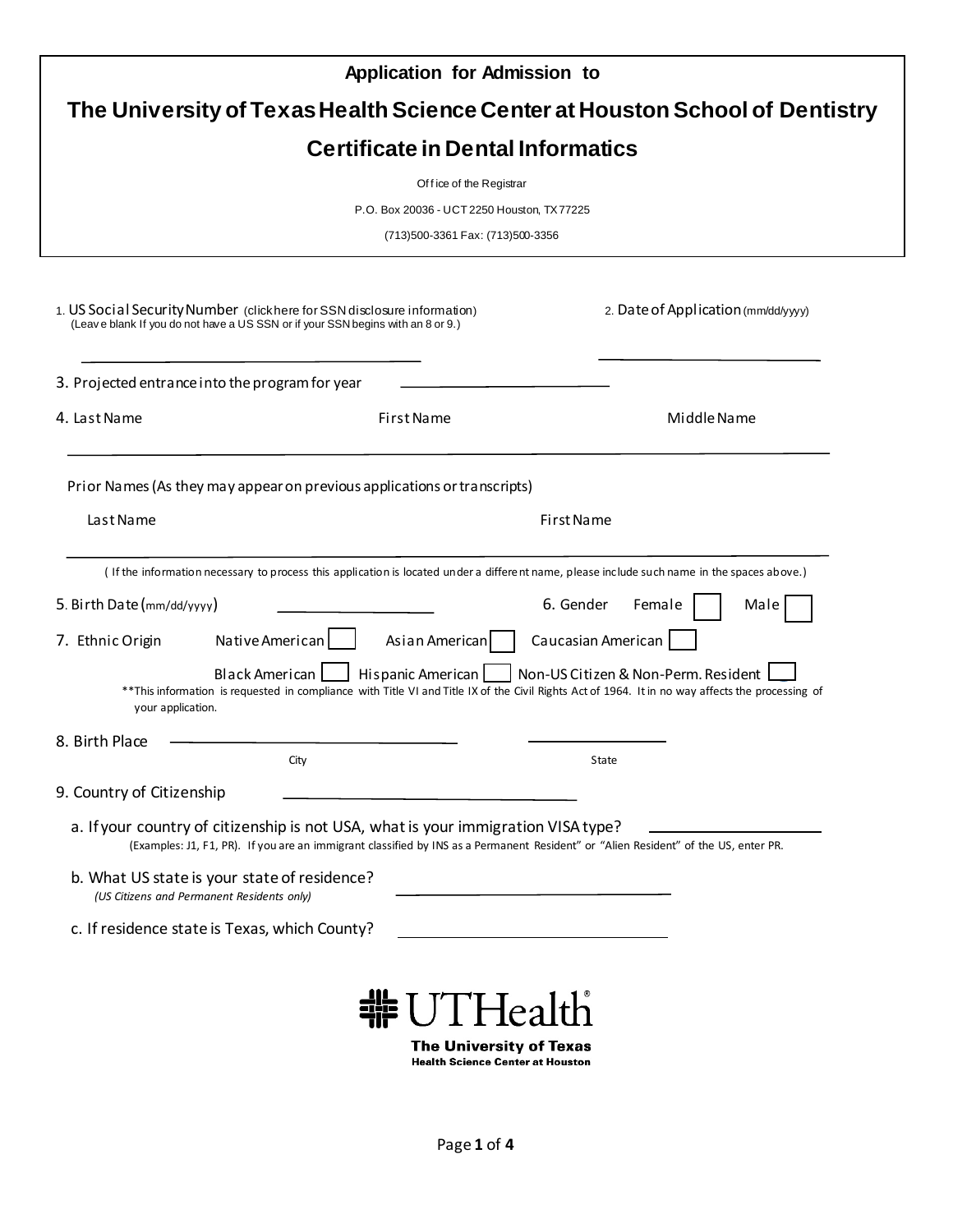## Application for:

Name (Last, First MI)

## 10. Permanent mailing address

| Street                                                                                                         |      |       |          |              |
|----------------------------------------------------------------------------------------------------------------|------|-------|----------|--------------|
| City                                                                                                           |      | State | Zip Code | Country Code |
| 11. Current mailing address (if different from permanent)                                                      |      |       |          |              |
| Street                                                                                                         |      |       |          |              |
| City                                                                                                           |      | State | Zip Code | Country Code |
| 12. Preferred Phone                                                                                            |      |       |          |              |
| 13. Preferred Email                                                                                            |      |       |          |              |
|                                                                                                                |      |       |          |              |
| 14. Emergency Contact Learner and Contact Contact Contact Contact Contact Contact Contact Contact Contact Cont | Name |       |          | Relationship |
| Address                                                                                                        |      |       |          | Phone        |

## 15. Provide an official transcript for each previously attended college or University

| Institution Name | Attended<br>From<br>(yyyy/mm) | To<br>(yyyy/mm) | Degree | Date of Degree<br>(yyyy/mm) | Major |
|------------------|-------------------------------|-----------------|--------|-----------------------------|-------|
|                  |                               |                 |        |                             |       |
|                  |                               |                 |        |                             |       |
|                  |                               |                 |        |                             |       |
|                  |                               |                 |        |                             |       |



**The University of Texas Health Science Center at Houston** 

Page **2** of **4**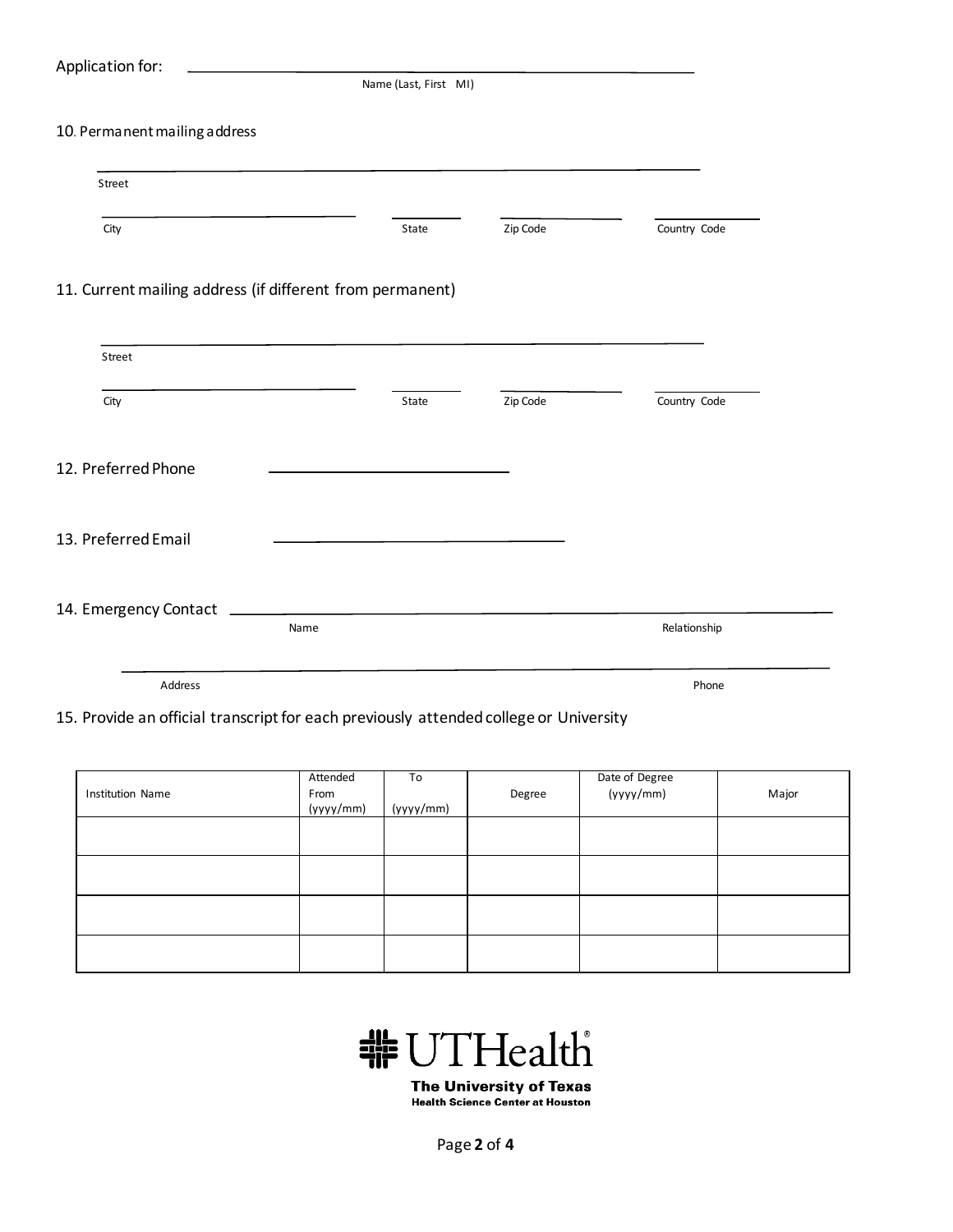Name (Last, First MI)

16. Provide an explanation of previous dentistry and or informatics work experience and training.

## 17. Tests

| Name of Test                                   | Date of Test (yyyy/mm) | <b>Test Scores</b> |
|------------------------------------------------|------------------------|--------------------|
| Test of English as foreign language<br>(TOEFL) |                        |                    |
|                                                |                        |                    |

18. If Applicable or if you are a licensed professional, have there been, or are there currently, any pending professional liability claims, suits, settlements or other proceedings involving your professional practice?

| Yes. | No |
|------|----|
|------|----|

If yes, please explain



**The University of Texas Health Science Center at Houston** 

Page **3** of **4**